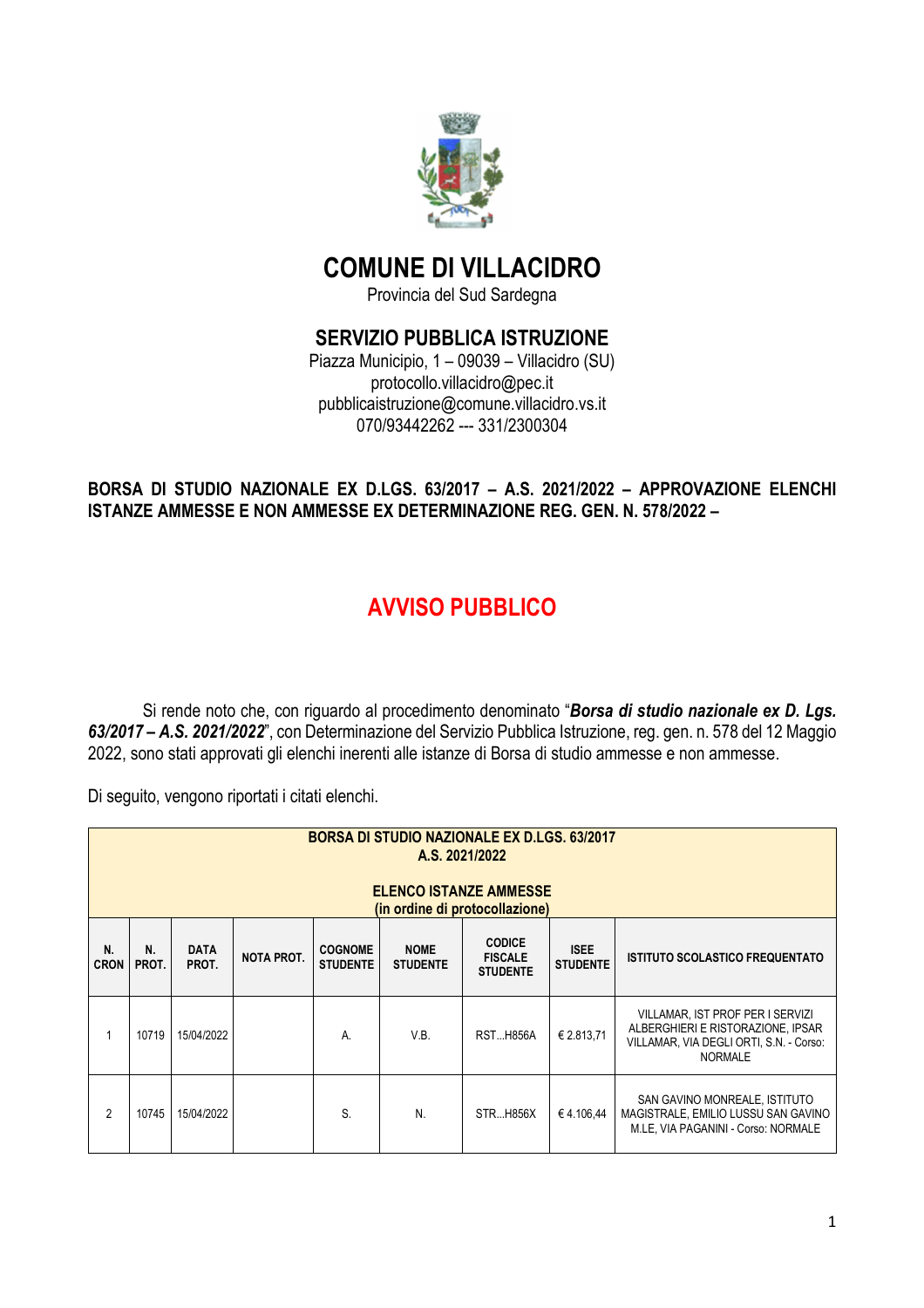| 3              | 10800 | 19/04/2022 | Ρ. | А.   | <b>PRCH856H</b> | € 195,56    | GUSPINI, ISTITUTO SUPERIORE, I.I.S. "M.<br>BUONARROTI" GUSPINI, VIA<br>SPANO <sub>7</sub><br>- Corso: NORMALE              |
|----------------|-------|------------|----|------|-----------------|-------------|----------------------------------------------------------------------------------------------------------------------------|
| 4              | 10803 | 19/04/2022 | C. | S.   | <b>CFFH856S</b> | € 6.947,78  | GUSPINI, ISTITUTO SUPERIORE, I.I.S. "M.<br>BUONARROTI" GUSPINI, VIA<br>SPANO <sub>7</sub><br>- Corso: NORMALE              |
| 5              | 10823 | 19/04/2022 | C. | N.   | <b>CRRH856T</b> | € 1.516,07  | SAN GAVINO MONREALE, ISTITUTO<br>MAGISTRALE, EMILIO LUSSU SAN GAVINO<br>M.LE, VIA PAGANINI - Corso: NORMALE                |
| 6              | 10900 | 19/04/2022 | М. | E.G. | <b>MNCH856U</b> | € 2.401,86  | VILLACIDRO, LICEO CLASSICO, LICEO<br>CLASSICO "E. PIGA" VILLACIDRO, VIA<br>REGIONE SARDA 60 - Corso: NORMALE               |
| $\overline{7}$ | 10902 | 19/04/2022 | Z. | G.   | ZDDH856P        | € 11.702,66 | VILLACIDRO, LICEO CLASSICO, LICEO<br>CLASSICO "E. PIGA" VILLACIDRO, VIA<br>REGIONE SARDA 60 - Corso: NORMALE               |
| 8              | 10908 | 19/04/2022 | М. | А.   | <b>MRGH856X</b> | € 3.329,89  | SANLURI, IST TEC COMMERCIALE E PER<br>GEOMETRI, I.T.COMM.GEOMETRI -<br>SANLURI, VIA ANTONIO GRAMSCI,90 -<br>Corso: NORMALE |
| 9              | 10913 | 19/04/2022 | C. | М.   | CDDH856T        | € 14.630,20 | VILLACIDRO, LICEO CLASSICO, LICEO<br>CLASSICO "E. PIGA" VILLACIDRO, VIA<br>REGIONE SARDA 60 - Corso: NORMALE               |
| 10             | 10915 | 19/04/2022 | Z. | S.   | ZPPH612Z        | € 13.748,71 | VILLACIDRO, LICEO CLASSICO, LICEO<br>CLASSICO "E. PIGA" VILLACIDRO, VIA<br>REGIONE SARDA 60 - Corso: NORMALE               |
| 11             | 10919 | 19/04/2022 | А. | D.   | <b>TZRH856J</b> | €7.280,16   | GUSPINI, ISTITUTO SUPERIORE, I.I.S. "M.<br>BUONARROTI" GUSPINI, VIA<br>SPANO <sub>7</sub><br>- Corso: NORMALE              |
| 12             | 10920 | 19/04/2022 | А. | F.   | <b>TZRH856K</b> | € 7.280,16  | ARBUS, IST PROF INDUSTRIA E<br>ARTIGIANATO, I.P.S.C.T. ARBUS, VIA<br>GRAMSCI, S.N.C. - Corso: NORMALE                      |
| 13             | 10972 | 20/04/2022 | Ρ. | R.M. | <b>PNTG535F</b> | € 13.580,98 | VILLACIDRO, LICEO CLASSICO, LICEO<br>CLASSICO "E. PIGA" VILLACIDRO, VIA<br>REGIONE SARDA 60 - Corso: NORMALE               |
| 14             | 10973 | 20/04/2022 | Ρ. | N.L. | <b>PNTG535W</b> | € 13.580,98 | VILLACIDRO, LICEO CLASSICO, LICEO<br>CLASSICO "E. PIGA" VILLACIDRO, VIA<br>REGIONE SARDA 60 - Corso: NORMALE               |
| 15             | 11099 | 21/04/2022 | Р. | R.   | <b>PSNH856G</b> | €4.850,42   | GUSPINI, ISTITUTO SUPERIORE, I.I.S. "M.<br>BUONARROTI" GUSPINI, VIA<br>SPANO <sub>7</sub><br>- Corso: NORMALE              |
| 16             | 11101 | 21/04/2022 | G. | G.   | GRFH856R        | € 8.740,82  | VILLACIDRO, LICEO CLASSICO, LICEO<br>CLASSICO "E. PIGA" VILLACIDRO, VIA<br>REGIONE SARDA 60 - Corso: NORMALE               |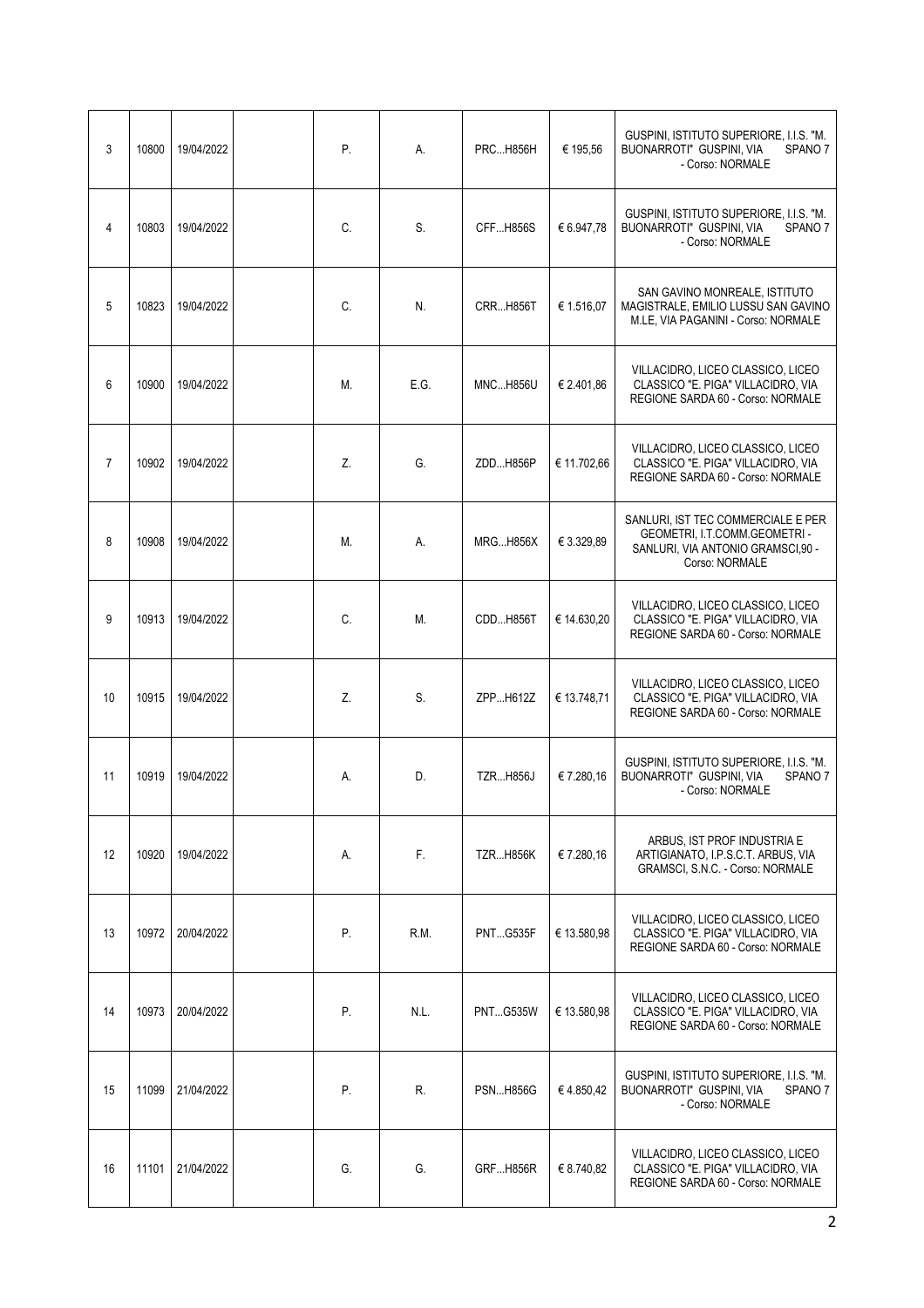| 17 | 11119 | 21/04/2022 | Ρ. | K.M.   | <b>PRSB354B</b> | € 6.126,09  | ARBUS. IST PROF INDUSTRIA E<br>ARTIGIANATO, I.P.S.C.T. ARBUS, VIA<br><b>GRAMSCI, S.N.C. - Corso: NORMALE</b>                   |
|----|-------|------------|----|--------|-----------------|-------------|--------------------------------------------------------------------------------------------------------------------------------|
| 18 | 11318 | 26/04/2022 | S. | Ι.     | SJDZ112Z        | € 2.944,71  | VILLACIDRO, LICEO CLASSICO, LICEO<br>CLASSICO "E. PIGA" VILLACIDRO, VIA<br>REGIONE SARDA 60 - Corso: NORMALE                   |
| 19 | 11326 | 26/04/2022 | Ρ. | М.     | <b>PSNH856O</b> | € 2.798,70  | <b>VILLACIDRO. IST PROF PER</b><br>L'AGRICOLTURA E L'AMBIENTE,<br>VILLACIDRO, LOCALITA' TURRIGHEDDA,<br>S.N. - Corso: NORMALE  |
| 20 | 11334 | 26/04/2022 | C. | M.P.I. | CCCH856B        | € 13.354,27 | ARBUS, IST PROF INDUSTRIA E<br>ARTIGIANATO, I.P.S.C.T. ARBUS, VIA<br><b>GRAMSCI, S.N.C. - Corso: NORMALE</b>                   |
| 21 | 11336 | 26/04/2022 | А. | L.     | <b>RSTH856M</b> | € 12.588,49 | GUSPINI, IST PROF INDUSTRIA E<br>ARTIGIANATO, I.P.S.I.A GUSPINI, VIA<br>BANFI, 24 - Corso: NORMALE                             |
| 22 | 11338 | 26/04/2022 | М. | D.     | <b>MLNH856N</b> | € 350,29    | VILLACIDRO, IST PROF PER<br>L'AGRICOLTURA E L'AMBIENTE,<br>VILLACIDRO, LOCALITA' TURRIGHEDDA,<br>S.N. - Corso: NORMALE         |
| 23 | 11341 | 26/04/2022 | F. | D.     | FRRH856O        | € 1.160,63  | ARBUS, IST PROF INDUSTRIA E<br>ARTIGIANATO, I.P.S.C.T. ARBUS, VIA<br>GRAMSCI, S.N.C. - Corso: NORMALE                          |
| 24 | 11342 | 26/04/2022 | F. | F.     | <b>FRRH856N</b> | € 1.160,63  | ARBUS, IST PROF INDUSTRIA E<br>ARTIGIANATO, I.P.S.C.T. ARBUS, VIA<br>GRAMSCI, S.N.C. - Corso: NORMALE                          |
| 25 | 11435 | 27/04/2022 | Р. | М.     | PTTH856D        | € 14.574.09 | VILLACIDRO, IST PROF PER<br>L'AGRICOLTURA E L'AMBIENTE,<br>VILLACIDRO, LOCALITA' TURRIGHEDDA,<br>S.N. - Corso: NORMALE         |
| 26 | 11439 | 27/04/2022 | М. | R.     | <b>MCCH856B</b> | € 5.891,98  | SAN GAVINO MONREALE, ISTITUTO<br>SUPERIORE, "MARCONI - LUSSU" SAN<br>GAVINO M.LE, VIA TOMMASEO, 3/5 - Corso:<br><b>NORMALE</b> |
| 27 | 11440 | 27/04/2022 | М. | L.     | MCCH856M        | € 5.891,98  | <b>ISTITUTO PARITARIO "AMERIGO</b><br>VESPUCCI", FRATTAMAGGIORE, VIA<br>BARTOLOMEO CAPASSO, 17 - CORSO<br><b>NORMALE</b>       |
| 28 | 11441 | 27/04/2022 | М. | S.     | MLSB354F        | € 5.564,10  | SAN GAVINO MONREALE, ISTITUTO<br>SUPERIORE, "MARCONI - LUSSU" SAN<br>GAVINO M.LE, VIA TOMMASEO, 3/5 - Corso:<br><b>NORMALE</b> |
| 29 | 11442 | 27/04/2022 | М. | V.     | <b>MLSC312X</b> | € 5.564,10  | SAN GAVINO MONREALE, ISTITUTO<br>SUPERIORE, "MARCONI - LUSSU" SAN<br>GAVINO M.LE, VIA TOMMASEO, 3/5 - Corso:<br><b>NORMALE</b> |
| 30 | 11445 | 27/04/2022 | F. | L.     | FLLB354M        | € 2.013,68  | VILLACIDRO, LICEO CLASSICO, LICEO<br>CLASSICO "E. PIGA" VILLACIDRO, VIA<br>REGIONE SARDA 60 - Corso: NORMALE                   |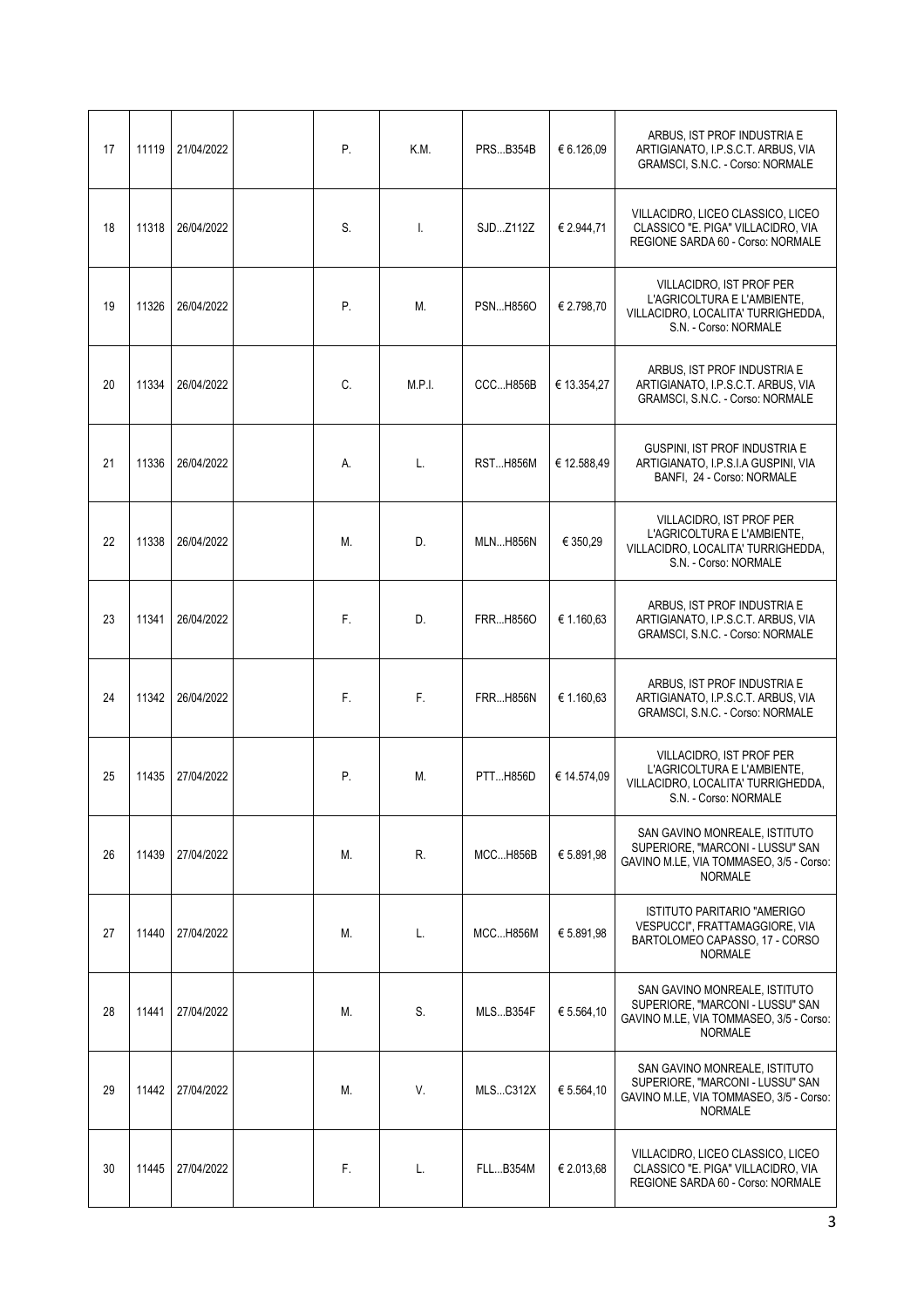| 31 | 11448 | 27/04/2022 | Ρ. | S. | <b>PSNH856Z</b>  | €9.509,44   | SENORBI', IST TEC COMMERCIALE E PER<br>GEOMETRI, I.T.C.G. "EINAUDI" SERALE<br>SENORBI", PIAZZA DEL POPOLO, 1 -<br>Corso: CORSO SERALE |
|----|-------|------------|----|----|------------------|-------------|---------------------------------------------------------------------------------------------------------------------------------------|
| 32 | 11450 | 27/04/2022 | F. | V. | <b>FRRH856Q</b>  | € 8.915,45  | SAN GAVINO MONREALE, ISTITUTO<br>SUPERIORE. "MARCONI - LUSSU" SAN<br>GAVINO M.LE, VIA TOMMASEO, 3/5 - Corso:<br><b>NORMALE</b>        |
| 33 | 11451 | 27/04/2022 | F. | G. | <b>FRR H856Y</b> | € 8.915,45  | GUSPINI, ISTITUTO SUPERIORE, I.I.S. "M.<br>BUONARROTI" GUSPINI, VIA<br>SPANO <sub>7</sub><br>- Corso: NORMALE                         |
| 34 | 11459 | 27/04/2022 | S. | G. | <b>SNNH856D</b>  | €4.119,08   | VILLACIDRO, LICEO CLASSICO, LICEO<br>CLASSICO "E. PIGA" VILLACIDRO, VIA<br>REGIONE SARDA 60 - Corso: NORMALE                          |
| 35 | 11460 | 27/04/2022 | C. | D. | <b>CSNH856T</b>  | € 5.962.77  | ARBUS, IST PROF INDUSTRIA E<br>ARTIGIANATO, I.P.S.C.T. ARBUS, VIA<br>GRAMSCI, S.N.C. - Corso: NORMALE                                 |
| 36 | 11461 | 27/04/2022 | М. | R. | <b>MSCH856A</b>  | € 9.533,33  | ARBUS, IST PROF INDUSTRIA E<br>ARTIGIANATO, I.P.S.C.T. ARBUS, VIA<br>GRAMSCI, S.N.C. - Corso: NORMALE                                 |
| 37 | 11466 | 27/04/2022 | S. | М. | STRB3540         | € 14.065,66 | CAGLIARI, ISTITUTO TECNICO NAUTICO,<br>I.T.T.L. "BUCCARI", VIALE COLOMBO 60<br>- Corso: NORMALE                                       |
| 38 | 11496 | 27/04/2022 | G. | G. | GRZZ112R         | €9.689,91   | SANLURI, IST TEC COMMERCIALE E PER<br>GEOMETRI, I.T.COMM.GEOMETRI -<br>SANLURI, VIA ANTONIO GRAMSCI,90 -<br>Corso: NORMALE            |
| 39 | 11547 | 28/04/2022 | D. | S. | DDDH856K         | € 9.054,77  | SANLURI, ISTITUTO SUPERIORE, I.I.S.<br>"VIGNARELLI" SANLURI, VIA ANTONIO<br><b>GRAMSCI N. 90 - Corso: NORMALE</b>                     |
| 40 | 11556 | 28/04/2022 | S. | S. | <b>SRRH856R</b>  | € 8.777,23  | SAN GAVINO MONREALE, LICEO<br>SCIENTIFICO, "G. MARCONI" SAN GAVINO<br>MONREAL, VIA<br>TOMMASEO 3/5 -<br>Corso: NORMALE                |
| 41 | 11573 | 28/04/2022 | Ρ. | R. | PTTH856A         | €4.973,70   | ARBUS, IST PROF INDUSTRIA E<br>ARTIGIANATO, I.P.S.C.T. ARBUS, VIA<br>GRAMSCI, S.N.C. - Corso: NORMALE                                 |
| 42 | 11576 | 28/04/2022 | U. | А. | <b>RRCH856A</b>  | € 3.651,24  | ARBUS, IST PROF INDUSTRIA E<br>ARTIGIANATO, I.P.S.C.T. ARBUS, VIA<br>GRAMSCI, S.N.C. - Corso: NORMALE                                 |
| 43 | 11580 | 28/04/2022 | Ρ. | G. | <b>PRSH856E</b>  | € 2.228,69  | ARBUS, IST PROF INDUSTRIA E<br>ARTIGIANATO, I.P.S.C.T. ARBUS, VIA<br>GRAMSCI, S.N.C. - Corso: NORMALE                                 |
| 44 | 11582 | 28/04/2022 | М. | R. | <b>MLTE396K</b>  | € 5.853,89  | GUSPINI, IST TEC COMMERCIALE E PER<br>GEOMETRI, M. BUONARROTI (GUSPINI),<br>VIA SPANO 7 - Corso: NORMALE                              |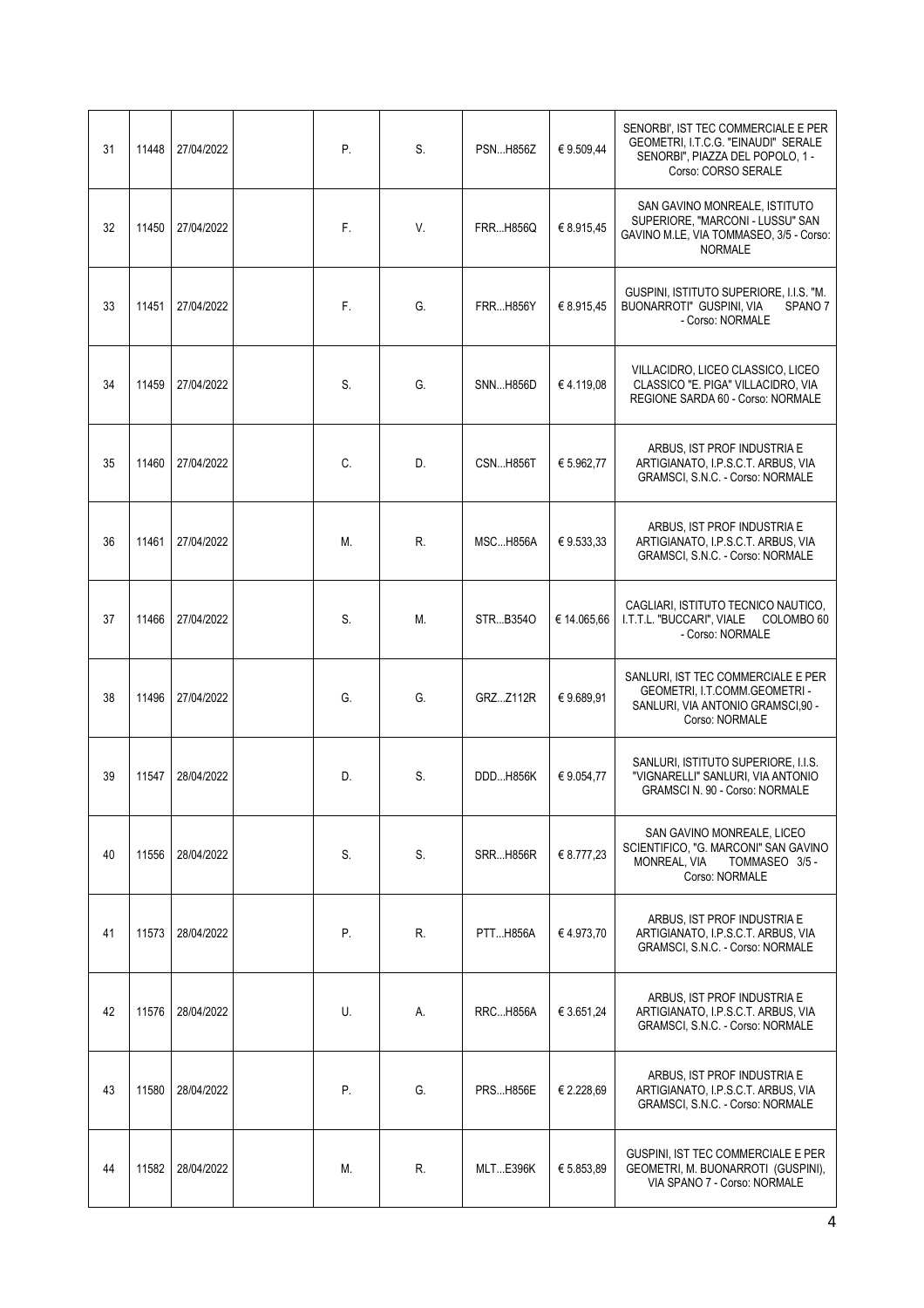| 45 | 11584 | 28/04/2022 | М. | Ε.     | <b>MNTH856Y</b> | €9.274,57   | VILLACIDRO, LICEO CLASSICO, LICEO<br>CLASSICO "E. PIGA" VILLACIDRO, VIA<br>REGIONE SARDA 60 - Corso: NORMALE                   |
|----|-------|------------|----|--------|-----------------|-------------|--------------------------------------------------------------------------------------------------------------------------------|
| 46 | 11585 | 28/04/2022 | 0. | D.     | NNSB3540        | € 6.582,67  | SANLURI, ISTITUTO SUPERIORE, I.I.S.<br>"VIGNARELLI" SANLURI, VIA ANTONIO<br><b>GRAMSCI N. 90 - Corso: NORMALE</b>              |
| 47 | 11588 | 28/04/2022 | F. | М.     | <b>FRAH856L</b> | € 11.056,09 | GUSPINI, ISTITUTO SUPERIORE, I.I.S. "M.<br>BUONARROTI" GUSPINI, VIA<br>SPANO <sub>7</sub><br>- Corso: NORMALE                  |
| 48 | 11597 | 28/04/2022 | C. | R.     | CLAH856Q        | € 6.191,71  | CAGLIARI, ISTITUTO SUPERIORE, I. I. S.<br>"BUCCARI-MARCONI" CAGLIARI, VIALE<br>COLOMBO 60 - Corso: NORMALE                     |
| 49 | 11598 | 28/04/2022 | P. | S.     | <b>PIAH856N</b> | € 9.871.67  | VILLACIDRO, LICEO CLASSICO, LICEO<br>CLASSICO "E. PIGA" VILLACIDRO, VIA<br>REGIONE SARDA 60 - Corso: NORMALE                   |
| 50 | 11707 | 02/05/2022 | S. | N.     | <b>SLSH856R</b> | € 732,94    | SANLURI, ISTITUTO SUPERIORE, I.I.S.<br>"VIGNARELLI" SANLURI, VIA ANTONIO<br><b>GRAMSCI N. 90 - Corso: NORMALE</b>              |
| 51 | 11717 | 02/05/2022 | C. | М.     | CHIH856E        | € 12.031,98 | VILLACIDRO, LICEO CLASSICO, LICEO<br>CLASSICO "E. PIGA" VILLACIDRO, VIA<br>REGIONE SARDA 60 - Corso: NORMALE                   |
| 52 | 11731 | 02/05/2022 | Ρ. | А.     | <b>PLLB354C</b> | € 6.129,16  | VILLACIDRO, IST PROF PER<br>L'AGRICOLTURA E L'AMBIENTE,<br>VILLACIDRO, LOCALITA' TURRIGHEDDA,<br>S.N. - Corso: NORMALE         |
| 53 | 11733 | 02/05/2022 | S. | М.     | <b>SLLH856T</b> | € 3.204.17  | SAN GAVINO MONREALE, ISTITUTO<br>SUPERIORE, "MARCONI - LUSSU" SAN<br>GAVINO M.LE, VIA TOMMASEO, 3/5 - Corso:<br><b>NORMALE</b> |
| 54 | 11747 | 02/05/2022 | М. | V.N.M. | <b>MRGH856U</b> | € 3.750,69  | SAN GAVINO MONREALE, ISTITUTO<br>MAGISTRALE, EMILIO LUSSU SAN GAVINO<br>M.LE, VIA PAGANINI - Corso: NORMALE                    |
| 55 | 11754 | 02/05/2022 | C. | N.     | <b>CRTH856U</b> | € 13.214,79 | VILLACIDRO, LICEO CLASSICO, LICEO<br>CLASSICO "E. PIGA" VILLACIDRO, VIA<br>REGIONE SARDA 60 - Corso: NORMALE                   |
| 56 | 11768 | 02/05/2022 | М. | А.     | MCCH856Z        | € 6.167,67  | VILLACIDRO, LICEO CLASSICO, LICEO<br>CLASSICO "E. PIGA" VILLACIDRO, VIA<br>REGIONE SARDA 60 - Corso: NORMALE                   |
| 57 | 11791 | 02/05/2022 | М. | А.     | <b>MSCH856G</b> | € 12.060,06 | VILLACIDRO, LICEO CLASSICO, LICEO<br>CLASSICO "E. PIGA" VILLACIDRO, VIA<br>REGIONE SARDA 60 - Corso: NORMALE                   |
| 58 | 11792 | 02/05/2022 | М. | М.     | <b>MRNH856H</b> | € 11.919,76 | SERRAMANNA, ISTITUTO TECNICO<br>INDUSTRIALE, "M. BUONARROTI"<br>SERRAMANNA, VIA SVEZIA 10 - Corso:<br><b>NORMALE</b>           |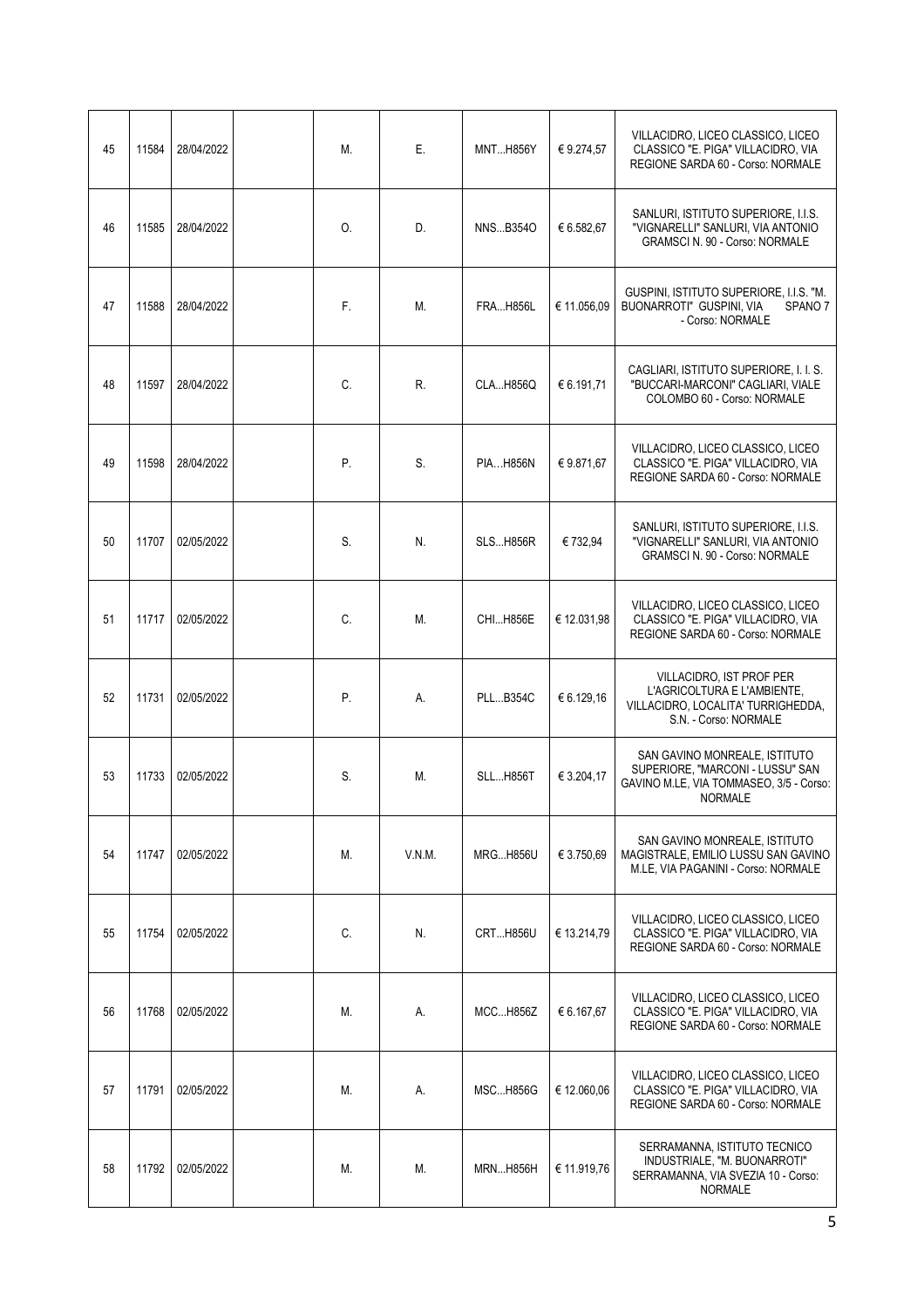| 59 | 11793 | 02/05/2022 | М. | S.   | <b>MSCH856J</b> | € 12.060,06 | VILLACIDRO. LICEO CLASSICO. LICEO<br>CLASSICO "E. PIGA" VILLACIDRO, VIA<br>REGIONE SARDA 60 - Corso: NORMALE               |
|----|-------|------------|----|------|-----------------|-------------|----------------------------------------------------------------------------------------------------------------------------|
| 60 | 11796 | 02/05/2022 | F. | М.   | <b>FLLB354N</b> | € 5.527,79  | SANLURI, IST TEC COMMERCIALE E PER<br>GEOMETRI, I.T.COMM.GEOMETRI -<br>SANLURI, VIA ANTONIO GRAMSCI,90 -<br>Corso: NORMALE |
| 61 | 11799 | 02/05/2022 | F. | D.   | <b>FLLB354K</b> | € 5.527,79  | SANLURI, ISTITUTO SUPERIORE, I.I.S.<br>"VIGNARELLI" SANLURI, VIA ANTONIO<br><b>GRAMSCI N. 90 - Corso: NORMALE</b>          |
| 62 | 11806 | 02/05/2022 | S. | Ε.   | <b>SRPB354Y</b> | € 13.937,48 | SAN GAVINO MONREALE, ISTITUTO<br>MAGISTRALE, EMILIO LUSSU SAN GAVINO<br>M.LE, VIA PAGANINI - Corso: NORMALE                |
| 63 | 11817 | 02/05/2022 | Е. | R.   | RBEH8560        | € 8.900,90  | VILLACIDRO, LICEO CLASSICO, LICEO<br>CLASSICO "E. PIGA" VILLACIDRO, VIA<br>REGIONE SARDA 60 - Corso: NORMALE               |
| 64 | 11826 | 02/05/2022 | М. | F.M. | <b>MRTH856N</b> | € 12.452,00 | VILLACIDRO, LICEO CLASSICO, LICEO<br>CLASSICO "E. PIGA" VILLACIDRO, VIA<br>REGIONE SARDA 60 - Corso: NORMALE               |
| 65 | 11830 | 02/05/2022 | М. | L.   | <b>MRTH856B</b> | € 12.452,00 | VILLACIDRO, LICEO CLASSICO, LICEO<br>CLASSICO "E. PIGA" VILLACIDRO, VIA<br>REGIONE SARDA 60 - Corso: NORMALE               |
| 66 | 11835 | 02/05/2022 | А. | А.   | RSTH856H        | € 1.295,61  | GUSPINI, ISTITUTO SUPERIORE, I.I.S. "M.<br>BUONARROTI" GUSPINI, VIA<br>SPANO <sub>7</sub><br>- Corso: NORMALE              |
| 67 | 11842 | 02/05/2022 | P. | G.   | <b>PBRH856F</b> | € 13.351,86 | VILLACIDRO, LICEO CLASSICO, LICEO<br>CLASSICO "E. PIGA" VILLACIDRO, VIA<br>REGIONE SARDA 60 - Corso: NORMALE               |
| 68 | 11909 | 02/05/2022 | P. | Μ.   | PLI H856M       | € 2.785,81  | ARBUS, IST PROF INDUSTRIA E<br>ARTIGIANATO, I.P.S.C.T. ARBUS, VIA<br><b>GRAMSCI, S.N.C. - Corso: NORMALE</b>               |
| 69 | 11917 | 02/05/2022 | Ρ. | D.   | <b>PRSH856B</b> | € 11.462,41 | SERRAMANNA, ISTITUTO TECNICO<br>INDUSTRIALE, "M. BUONARROTI"<br>SERRAMANNA, VIA SVEZIA 10 - Corso:<br><b>NORMALE</b>       |
| 70 | 11931 | 02/05/2022 | М. | А.   | <b>MRNH856Q</b> | €9.103,15   | GUSPINI, ISTITUTO SUPERIORE, I.I.S.<br>"VOLTA" GUSPINI, VIA BANFI, 24 - Corso:<br><b>NORMALE</b>                           |
| 71 | 12015 | 03/05/2022 | М. | М.   | MNNH856D        | € 2.482,06  | SAN GAVINO MONREALE, LICEO<br>SCIENTIFICO, "G. MARCONI" SAN GAVINO<br>MONREAL, VIA<br>TOMMASEO 3/5 -<br>Corso: NORMALE     |
| 72 | 12019 | 03/05/2022 | Р. | D.   | PTTH856U        | € 11.775,31 | SAN GAVINO MONREALE, LICEO<br>SCIENTIFICO, "G. MARCONI" SAN GAVINO<br>MONREAL, VIA<br>TOMMASEO 3/5 -<br>Corso: NORMALE     |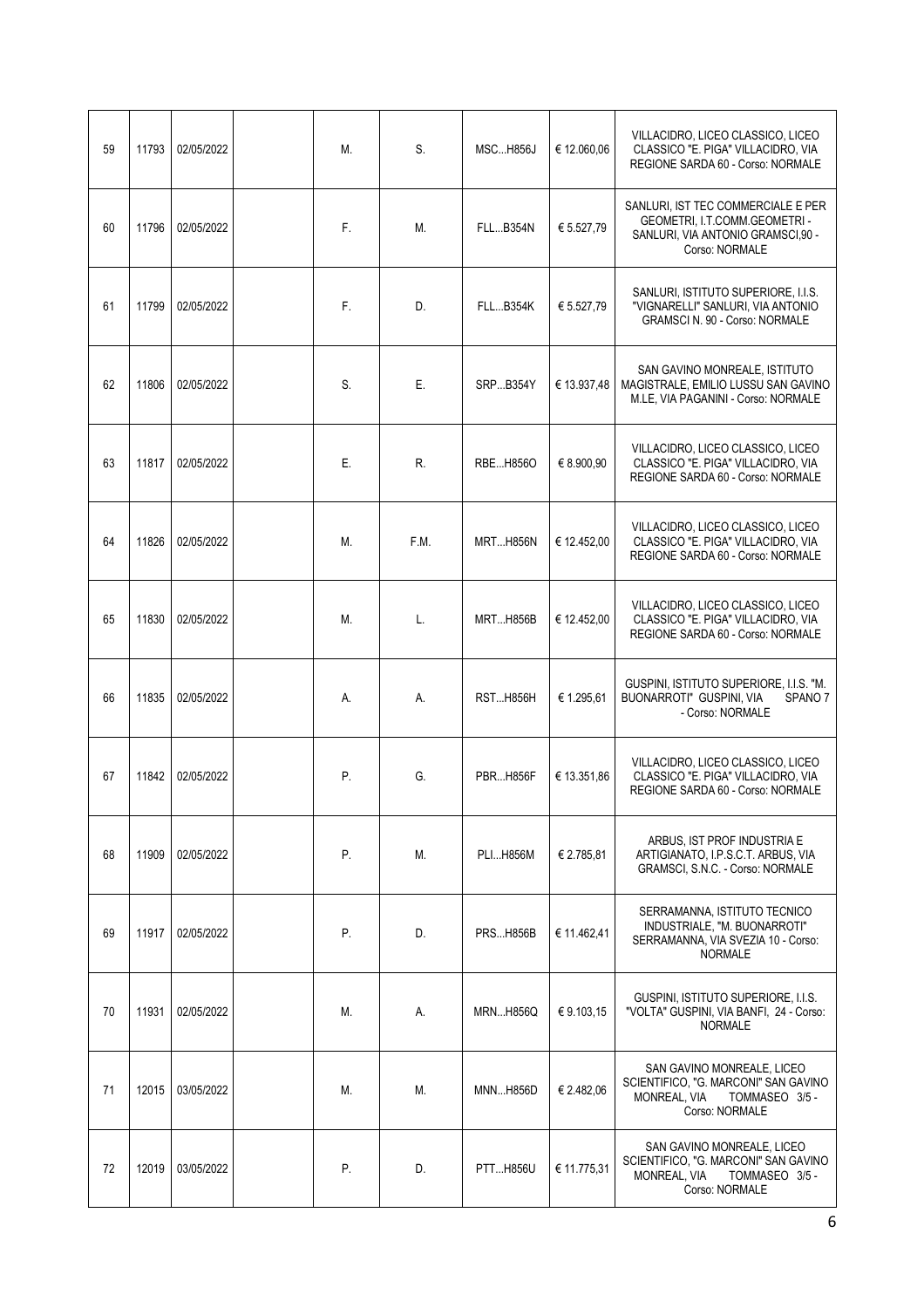| 73 | 12026 | 03/05/2022 | C. | А. | <b>CRRH856L</b> | € 9.354,21  | VILLACIDRO, LICEO CLASSICO, LICEO<br>CLASSICO "E. PIGA" VILLACIDRO, VIA<br>REGIONE SARDA 60 - Corso: NORMALE                   |
|----|-------|------------|----|----|-----------------|-------------|--------------------------------------------------------------------------------------------------------------------------------|
| 74 | 12046 | 03/05/2022 | S. | L. | <b>SCNH856G</b> | €4.863,30   | SAN GAVINO MONREALE. ISTITUTO<br>SUPERIORE, "MARCONI - LUSSU" SAN<br>GAVINO M.LE, VIA TOMMASEO, 3/5 - Corso:<br><b>NORMALE</b> |
| 75 | 12048 | 03/05/2022 | S. | Ε. | <b>SLLH856D</b> | €4.863,30   | SAN GAVINO MONREALE, ISTITUTO<br>SUPERIORE, "MARCONI - LUSSU" SAN<br>GAVINO M.LE, VIA TOMMASEO, 3/5 - Corso:<br><b>NORMALE</b> |
| 76 | 12054 | 03/05/2022 | G. | Ε. | GHNE488Q        | € 0,00      | GUSPINI, IST PROF INDUSTRIA E<br>ARTIGIANATO, I.P.S.I.A GUSPINI, VIA<br>BANFI, 24 - Corso: NORMALE                             |
| 77 | 12104 | 03/05/2022 | G. | F. | GHNE488I        | € 0.00      | SAN GAVINO MONREALE, ISTITUTO<br>MAGISTRALE, EMILIO LUSSU SAN GAVINO<br>M.LE, VIA PAGANINI - Corso: NORMALE                    |
| 78 | 12109 | 03/05/2022 | Р. | G. | <b>PRSB354S</b> | € 7.467,67  | VILLACIDRO, LICEO CLASSICO, LICEO<br>CLASSICO "E. PIGA" VILLACIDRO, VIA<br>REGIONE SARDA 60 - Corso: NORMALE                   |
| 79 | 12112 | 03/05/2022 | Ρ. | G. | <b>PNTB354D</b> | € 121,08    | VILLACIDRO, LICEO CLASSICO, LICEO<br>CLASSICO "E. PIGA" VILLACIDRO, VIA<br>REGIONE SARDA 60 - Corso: NORMALE                   |
| 80 | 12114 | 03/05/2022 | М. | D. | <b>MCCH856G</b> | €9.585,68   | SAN GAVINO MONREALE, ISTITUTO<br>MAGISTRALE, EMILIO LUSSU SAN GAVINO<br>M.LE, VIA PAGANINI - Corso: NORMALE                    |
| 81 | 12114 | 03/05/2022 | Μ. | G. | <b>MCCH856S</b> | €9.585,68   | SAN GAVINO MONREALE, ISTITUTO<br>MAGISTRALE, EMILIO LUSSU SAN GAVINO<br>M.LE, VIA PAGANINI - Corso: NORMALE                    |
| 82 | 12121 | 03/05/2022 | Z. | N. | ZCCH856X        | € 8.769,79  | SANLURI, ISTITUTO SUPERIORE, I.I.S.<br>"VIGNARELLI" SANLURI, VIA ANTONIO<br><b>GRAMSCI N. 90 - Corso: NORMALE</b>              |
| 83 | 12194 | 04/05/2022 | Z. | C. | <b>ZCCH856J</b> | € 1.793,97  | VILLACIDRO. LICEO CLASSICO. LICEO<br>CLASSICO "E. PIGA" VILLACIDRO, VIA<br>REGIONE SARDA 60 - Corso: NORMALE                   |
| 84 | 12263 | 04/05/2022 | F. | G. | <b>FRNH856R</b> | €4.123,52   | VILLACIDRO. LICEO CLASSICO. LICEO<br>CLASSICO "E. PIGA" VILLACIDRO, VIA<br>REGIONE SARDA 60 - Corso: NORMALE                   |
| 85 | 12334 | 05/05/2022 | Μ. | L. | <b>MNNH856V</b> | € 13.201,52 | SAN GAVINO MONREALE, ISTITUTO<br>SUPERIORE, "MARCONI - LUSSU" SAN<br>GAVINO M.LE, VIA TOMMASEO, 3/5 - Corso:<br><b>NORMALE</b> |
| 86 | 12357 | 05/05/2022 | L. | D. | LAI H856T       | €4.714,41   | ARBUS, IST PROF INDUSTRIA E<br>ARTIGIANATO, I.P.S.C.T. ARBUS, VIA<br>GRAMSCI, S.N.C. - Corso: NORMALE                          |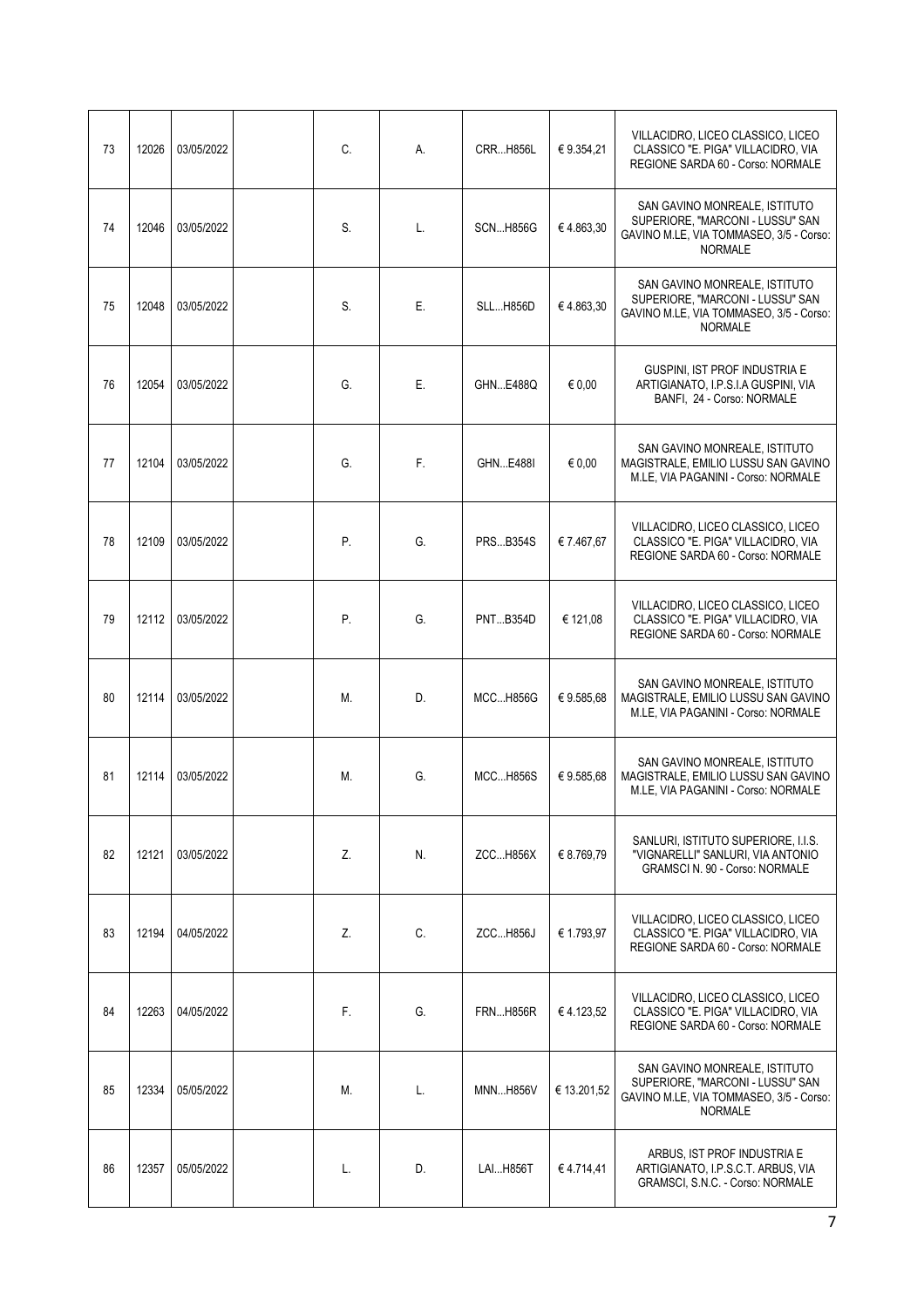| 87  | 12365 | 05/05/2022 | S. | S.A. | <b>SLLH856T</b> | € 3.151,78  | ARBUS, IST PROF INDUSTRIA E<br>ARTIGIANATO, I.P.S.C.T. ARBUS, VIA<br>GRAMSCI, S.N.C. - Corso: NORMALE                              |
|-----|-------|------------|----|------|-----------------|-------------|------------------------------------------------------------------------------------------------------------------------------------|
| 88  | 12366 | 05/05/2022 | S. | L.S. | <b>SLLH856K</b> | € 3.151,78  | SAN GAVINO MONREALE, ISTITUTO<br>MAGISTRALE, EMILIO LUSSU SAN GAVINO<br>M.LE, VIA PAGANINI - Corso: NORMALE                        |
| 89  | 12372 | 05/05/2022 | Ρ. | N.G. | <b>PNTB354C</b> | €4.718,53   | SAN GAVINO MONREALE, ISTITUTO<br>SUPERIORE, "MARCONI - LUSSU" SAN<br>GAVINO M.LE, VIA TOMMASEO, 3/5 - Corso:<br><b>NORMALE</b>     |
| 90  | 12379 | 05/05/2022 | C. | S.   | CLLH856L        | € 11.736,07 | ARBUS, IST PROF INDUSTRIA E<br>ARTIGIANATO, I.P.S.C.T. ARBUS, VIA<br>GRAMSCI, S.N.C. - Corso: NORMALE                              |
| 91  | 12380 | 05/05/2022 | C. | А.   | CLLLH856U       | € 11.736.07 | VILLACIDRO, LICEO CLASSICO, LICEO<br>CLASSICO "E. PIGA" VILLACIDRO, VIA<br>REGIONE SARDA 60 - Corso: NORMALE                       |
| 92  | 12384 | 05/05/2022 | М. | D.   | <b>MRGH856U</b> | € 13.218,81 | SAN GAVINO MONREALE, LICEO<br>SCIENTIFICO, "G. MARCONI" SAN GAVINO<br>MONREAL, VIA<br>TOMMASEO 3/5 -<br>Corso: NORMALE             |
| 93  | 12423 | 06/05/2022 | L. | М.   | LOI H856G       | € 5.810,98  | ARBUS, IST PROF INDUSTRIA E<br>ARTIGIANATO, I.P.S.C.T. ARBUS, VIA<br>GRAMSCI, S.N.C. - Corso: NORMALE                              |
| 94  | 12431 | 06/05/2022 | G. | G.   | <b>GLLH856C</b> | € 12.164,72 | GUSPINI, ISTITUTO SUPERIORE, I.I.S. "M.<br>BUONARROTI" GUSPINI, VIA<br>SPANO <sub>7</sub><br>- Corso: NORMALE                      |
| 95  | 12434 | 06/05/2022 | C. | Μ.   | CDDH856R        | € 10.853,84 | VILLACIDRO, LICEO CLASSICO, LICEO<br>CLASSICO "E. PIGA" VILLACIDRO, VIA<br>REGIONE SARDA 60 - Corso: NORMALE                       |
| 96  | 12438 | 06/05/2022 | C. | Ε.   | CHRH856M        | €785,88     | VILLACIDRO, LICEO CLASSICO, LICEO<br>CLASSICO "E. PIGA" VILLACIDRO. VIA<br>REGIONE SARDA 60 - Corso: NORMALE                       |
| 97  | 12493 | 06/05/2022 | G. | D.   | GRRB3541        | € 6.051,42  | ARBUS, IST PROF INDUSTRIA E<br>ARTIGIANATO, I.P.S.C.T. ARBUS, VIA<br>GRAMSCI, S.N.C. - Corso: NORMALE                              |
| 98  | 12526 | 06/05/2022 | L. | R.   | LMPB354K        | € 5.839,72  | VILLAMAR, IST PROF PER I SERVIZI<br>ALBERGHIERI E RISTORAZIONE, IPSAR<br>VILLAMAR, VIA DEGLI ORTI, S.N. - Corso:<br><b>NORMALE</b> |
| 99  | 12527 | 06/05/2022 | L. | G.   | LMPB354Q        | € 5.839,72  | VILLACIDRO, LICEO CLASSICO, LICEO<br>CLASSICO "E. PIGA" VILLACIDRO, VIA<br>REGIONE SARDA 60 - Corso: NORMALE                       |
| 100 | 12598 | 09/05/2022 | Ρ. | G.   | <b>PTTH856S</b> | € 5.017,41  | ARBUS, IST PROF INDUSTRIA E<br>ARTIGIANATO, I.P.S.C.T. ARBUS, VIA<br>GRAMSCI, S.N.C. - Corso: NORMALE                              |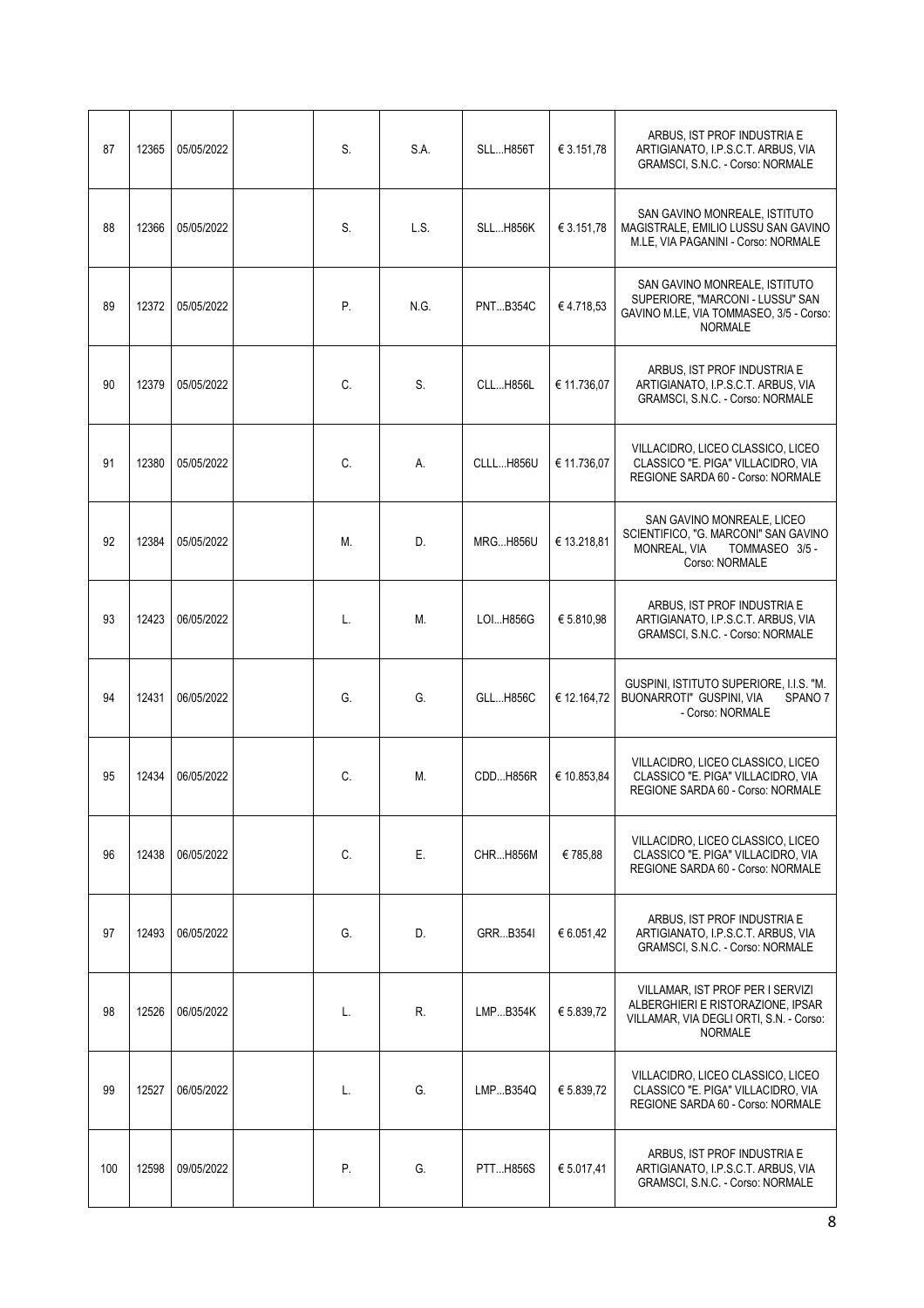| 101 | 12609 | 09/05/2022 | N. | S. | <b>NSCH856V</b> | € 8.376,77  | SAN GAVINO MONREALE, ISTITUTO<br>SUPERIORE, "MARCONI - LUSSU" SAN<br>GAVINO M.LE, VIA TOMMASEO, 3/5 - Corso:<br><b>NORMALE</b> |
|-----|-------|------------|----|----|-----------------|-------------|--------------------------------------------------------------------------------------------------------------------------------|
| 102 | 12622 | 09/05/2022 | T. | G. | <b>TCCH856N</b> | € 820,57    | SAN GAVINO MONREALE, ISTITUTO<br>SUPERIORE, "MARCONI - LUSSU" SAN<br>GAVINO M.LE, VIA TOMMASEO, 3/5 - Corso:<br><b>NORMALE</b> |
| 103 | 12627 | 09/05/2022 | М. | Μ. | <b>MNTH856I</b> | € 908,07    | GUSPINI, ISTITUTO SUPERIORE, I.I.S. "M.<br>BUONARROTI" GUSPINI, VIA<br>SPANO <sub>7</sub><br>- Corso: NORMALE                  |
| 104 | 12629 | 09/05/2022 | C. | C. | <b>CNNH856T</b> | € 11.483,66 | SAN GAVINO MONREALE, ISTITUTO<br>SUPERIORE, "MARCONI - LUSSU" SAN<br>GAVINO M.LE, VIA TOMMASEO, 3/5 - Corso:<br><b>NORMALE</b> |
| 105 | 12632 | 09/05/2022 | C. | R. | CNNH856Z        | € 11.483,66 | SAN GAVINO MONREALE, ISTITUTO<br>SUPERIORE, "MARCONI - LUSSU" SAN<br>GAVINO M.LE, VIA TOMMASEO, 3/5 - Corso:<br><b>NORMALE</b> |
| 106 | 12634 | 09/05/2022 | Μ. | Μ. | <b>MNNH856M</b> | € 3.747,23  | SAN GAVINO MONREALE, ISTITUTO<br>SUPERIORE, "MARCONI - LUSSU" SAN<br>GAVINO M.LE, VIA TOMMASEO, 3/5 - Corso:<br><b>NORMALE</b> |
| 107 | 12641 | 09/05/2022 | C. | D. | <b>CNCH856V</b> | € 5.252,10  | VILLACIDRO, LICEO CLASSICO, LICEO<br>CLASSICO "E. PIGA" VILLACIDRO, VIA<br>REGIONE SARDA 60 - Corso: NORMALE                   |
| 108 | 12647 | 09/05/2022 | L. | F. | <b>LROH856R</b> | € 13.104,93 | SAN GAVINO MONREALE, ISTITUTO<br>SUPERIORE, "MARCONI - LUSSU" SAN<br>GAVINO M.LE, VIA TOMMASEO, 3/5 - Corso:<br><b>NORMALE</b> |
| 109 | 12648 | 09/05/2022 | L. | Μ. | LROH856Q        | € 13.104,93 | SAN GAVINO MONREALE, ISTITUTO<br>SUPERIORE, "MARCONI - LUSSU" SAN<br>GAVINO M.LE, VIA TOMMASEO, 3/5 - Corso:<br><b>NORMALE</b> |
| 110 | 12664 | 09/05/2022 | G. | L. | GTTH856W        | € 11.426,75 | VILLACIDRO, LICEO CLASSICO, LICEO<br>CLASSICO "E. PIGA" VILLACIDRO, VIA<br>REGIONE SARDA 60 - Corso: NORMALE                   |
| 111 | 12694 | 09/05/2022 | C. | Μ. | <b>CNCB354W</b> | € 11.037,67 | GUSPINI, ISTITUTO SUPERIORE, I.I.S. "M.<br>BUONARROTI" GUSPINI, VIA<br>SPANO <sub>7</sub><br>- Corso: NORMALE                  |
| 112 | 12748 | 09/05/2022 | S. | S. | STZH856E        | €9.476,09   | SAN GAVINO MONREALE, ISTITUTO<br>MAGISTRALE, EMILIO LUSSU SAN GAVINO<br>M.LE, VIA PAGANINI - Corso: NORMALE                    |
| 113 | 12751 | 09/05/2021 | C. | Μ. | <b>CRRH856F</b> | € 11.555,04 | SANLURI, ISTITUTO SUPERIORE, I.I.S.<br>"VIGNARELLI" SANLURI, VIA ANTONIO<br><b>GRAMSCI N. 90 - Corso: NORMALE</b>              |
| 114 | 12755 | 09/05/2021 | Μ. | Е. | <b>MSAH856G</b> | € 10.648,70 | VILLACIDRO, LICEO CLASSICO, LICEO<br>CLASSICO "E. PIGA" VILLACIDRO, VIA<br>REGIONE SARDA 60 - Corso: NORMALE                   |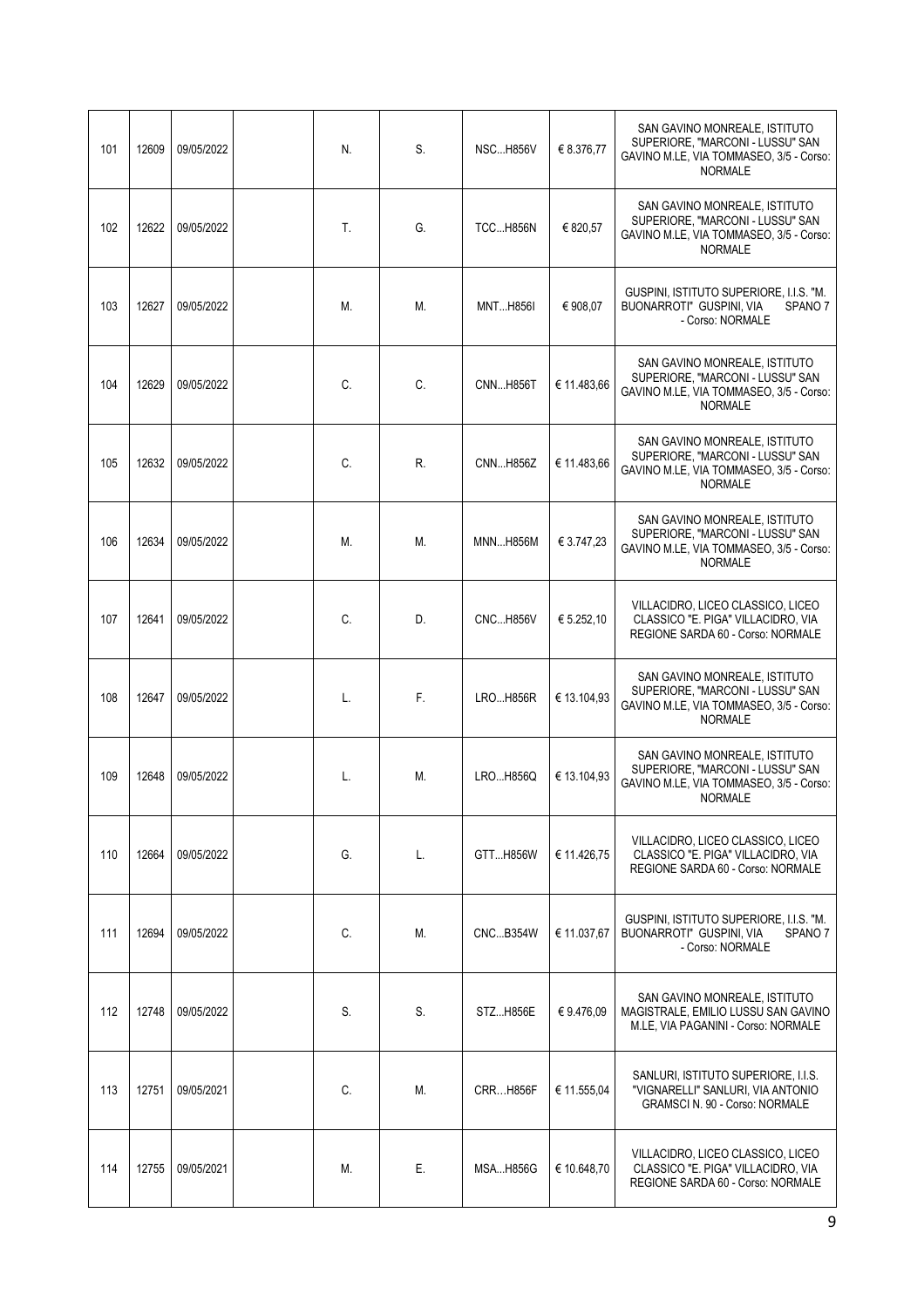| 115 | 12787 | 10/05/2021 | <b>ISTANZA</b><br><b>TRASMESSA</b><br>ENTRO I<br>TERMINI (9<br><b>MAGGIO</b><br>2022) | D.        | Μ.   | DDDH856Z        | €4.009,18  | CAGLIARI. LICEO SCIENTIFICO. LICEO SC.<br>"MICHELANGELO" CAGLIARI, VIA DEI<br>DONORATICO, S.N. - Corso: NORMALE                |
|-----|-------|------------|---------------------------------------------------------------------------------------|-----------|------|-----------------|------------|--------------------------------------------------------------------------------------------------------------------------------|
| 116 | 12788 | 10/05/2021 | <b>ISTANZA</b><br><b>TRASMESSA</b><br>ENTRO I<br>TERMINI (9<br><b>MAGGIO</b><br>2022) | D.        | V.   | DDDH856A        | €4.009.18  | CAGLIARI, LICEO SCIENTIFICO, LICEO SC.<br>"MICHELANGELO" CAGLIARI, VIA DEI<br>DONORATICO, S.N. - Corso: NORMALE                |
| 117 | 12789 | 10/05/2021 | <b>ISTANZA</b><br><b>TRASMESSA</b><br>ENTRO I<br>TERMINI (9<br><b>MAGGIO</b><br>2022) | D.        | Ε.   | DDD H856Y       | €4.009,18  | SAN GAVINO MONREALE, ISTITUTO<br>SUPERIORE. "MARCONI - LUSSU" SAN<br>GAVINO M.LE, VIA TOMMASEO, 3/5 - Corso:<br><b>NORMALE</b> |
| 118 | 12814 | 10/05/2022 | <b>ISTANZA</b><br><b>TRASMESSA</b><br>ENTRO I<br>TERMINI (9<br><b>MAGGIO</b><br>2022) | C.        | D.F. | <b>CLLZ138U</b> | €4.223,79  | VILLACIDRO, LICEO CLASSICO, LICEO<br>CLASSICO "E. PIGA" VILLACIDRO, VIA<br>REGIONE SARDA 60 - Corso: NORMALE                   |
| 119 | 12825 | 10/05/2022 | <b>ISTANZA</b><br><b>TRASMESSA</b><br>ENTRO I<br>TERMINI (9<br><b>MAGGIO</b><br>2022) | <b>B.</b> | G.   | <b>BDNH856X</b> | € 8.994,89 | ARBUS, IST PROF INDUSTRIA E<br>ARTIGIANATO, I.P.S.C.T. ARBUS, VIA<br>GRAMSCI, S.N.C. - Corso: NORMALE                          |
| 120 | 12826 | 10/05/2022 | <b>ISTANZA</b><br>TRASMESSA<br>ENTRO I<br>TERMINI (9<br><b>MAGGIO</b><br>2022)        | Μ.        | M.F. | <b>MSCH856Q</b> | € 8.656,98 | ARBUS, IST PROF INDUSTRIA E<br>ARTIGIANATO, I.P.S.C.T. ARBUS, VIA<br>GRAMSCI, S.N.C. - Corso: NORMALE                          |
| 121 | 12827 | 10/05/2022 | <b>ISTANZA</b><br><b>TRASMESSA</b><br>ENTRO I<br>TERMINI (9<br><b>MAGGIO</b><br>2022) | 0.        | Ε.   | RTOH856X        | € 7.071,81 | ARBUS, IST PROF INDUSTRIA E<br>ARTIGIANATO, I.P.S.C.T. ARBUS, VIA<br>GRAMSCI, S.N.C. - Corso: NORMALE                          |

|                   | <b>BORSA DI STUDIO NAZIONALE EX D.LGS. 63/2017</b><br>A.S. 2021/2022<br><b>ELENCO ISTANZE NON AMMESSE</b><br>(in ordine di protocollazione) |                      |                                   |                                |                                                    |                                |                                                                    |                                                                                                |  |  |  |  |
|-------------------|---------------------------------------------------------------------------------------------------------------------------------------------|----------------------|-----------------------------------|--------------------------------|----------------------------------------------------|--------------------------------|--------------------------------------------------------------------|------------------------------------------------------------------------------------------------|--|--|--|--|
| N.<br><b>CRON</b> | N.<br>PROT.                                                                                                                                 | <b>DATA</b><br>PROT. | <b>COGNOME</b><br><b>STUDENTE</b> | <b>NOME</b><br><b>STUDENTE</b> | <b>CODICE</b><br><b>FISCALE</b><br><b>STUDENTE</b> | <b>ISEE</b><br><b>STUDENTE</b> | <b>ISTITUTO SCOLASTICO</b><br><b>FREQUENTATO</b>                   | <b>MOTIVAZIONE NON</b><br><b>AMMISSIBILITA'</b>                                                |  |  |  |  |
|                   | 10806                                                                                                                                       | 19/04/2022           | P.                                | Μ.                             | <b>PRS H856L</b>                                   | € 10.362,90                    | <b>CORSO IFOLD</b>                                                 | <b>STUDENTE</b><br>FREQUENTANTE CORSO<br>DI FORMAZIONE<br><b>PROFESSIONALE</b>                 |  |  |  |  |
| $\mathfrak{p}$    | 10911                                                                                                                                       | 19/04/2022           | $\mathbf{U}$                      | F.                             | <b>SLU H856S</b>                                   | €4.970,62                      | CORSO IFOLD                                                        | <b>STUDENTE</b><br><b>FREQUENTANTE CORSO</b><br>DI FORMAZIONE<br><b>PROFESSIONALE</b>          |  |  |  |  |
| 3                 | 12674                                                                                                                                       | 09/05/2022           | P.                                | Α.                             | PRD H856Q                                          | € 2.785,40                     | <b>ISTITUTO COPRENSIVO</b><br>STATALE A. LORU<br><b>VILLACIDRO</b> | STUDENTE NON ISCRITTO<br><b>ALLA SCUOLA</b><br>SECONDARIA DI II GRADO<br>(STATALE O PARITARIA) |  |  |  |  |